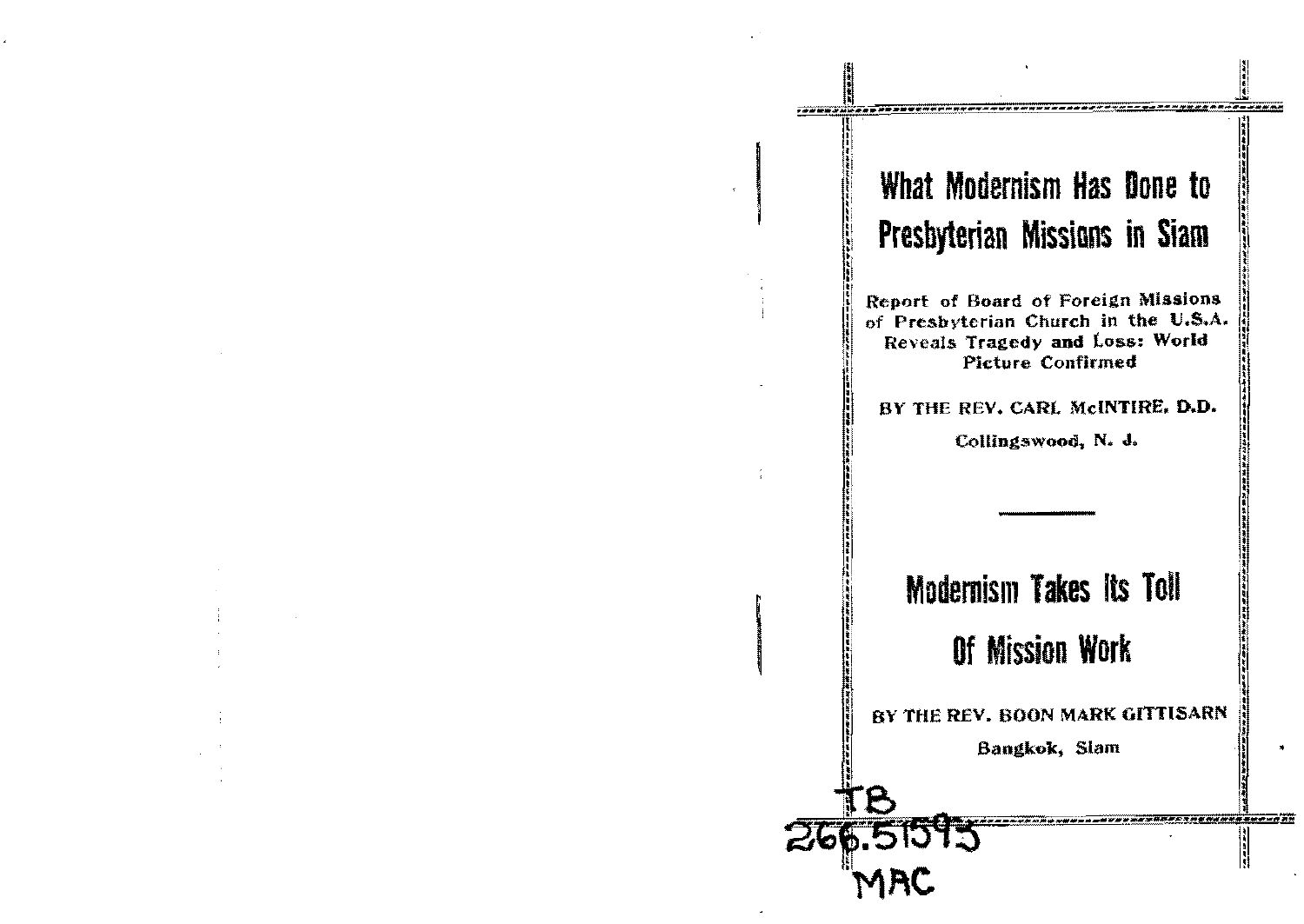

BY THE REV. CARL MCINTIRE, D.D.

President of the International Council of Christian Churches

The Bible is the Word of God. "The scripture cannot be broken" ( $\lceil \text{ohn} \rceil$ 10; 35). Jesus said, "For had ye believed Moses, ye would have believed me: for he wrote of me. But if ye believe not his writings, how shall ye believe my words?"  $($  Tohn 5:46, 47.)

Modernism denies that the Bible is the Word of God. It questions the full truthfulness and inerrancy of the Scriptures. It is an attack upon the historic ! Christian faith.

Modernism which has been so prevalent in the United States is also taking its toll and having its disastrous effect on the mission fields around the world. It is another gospel. It destroys the work of the early missionaries. It brings controversy ... on the mission field. It dries up the sources of mission giving in the home church. It does not produce new missionaries with the spirit of self-sacrifice. It misleads national churches. It conjuses the mational leaders who have had confidence in those who support their work. It is an enemy of the souls of men, of the church of Christ, and of the Lord of glory.



6.71/8303

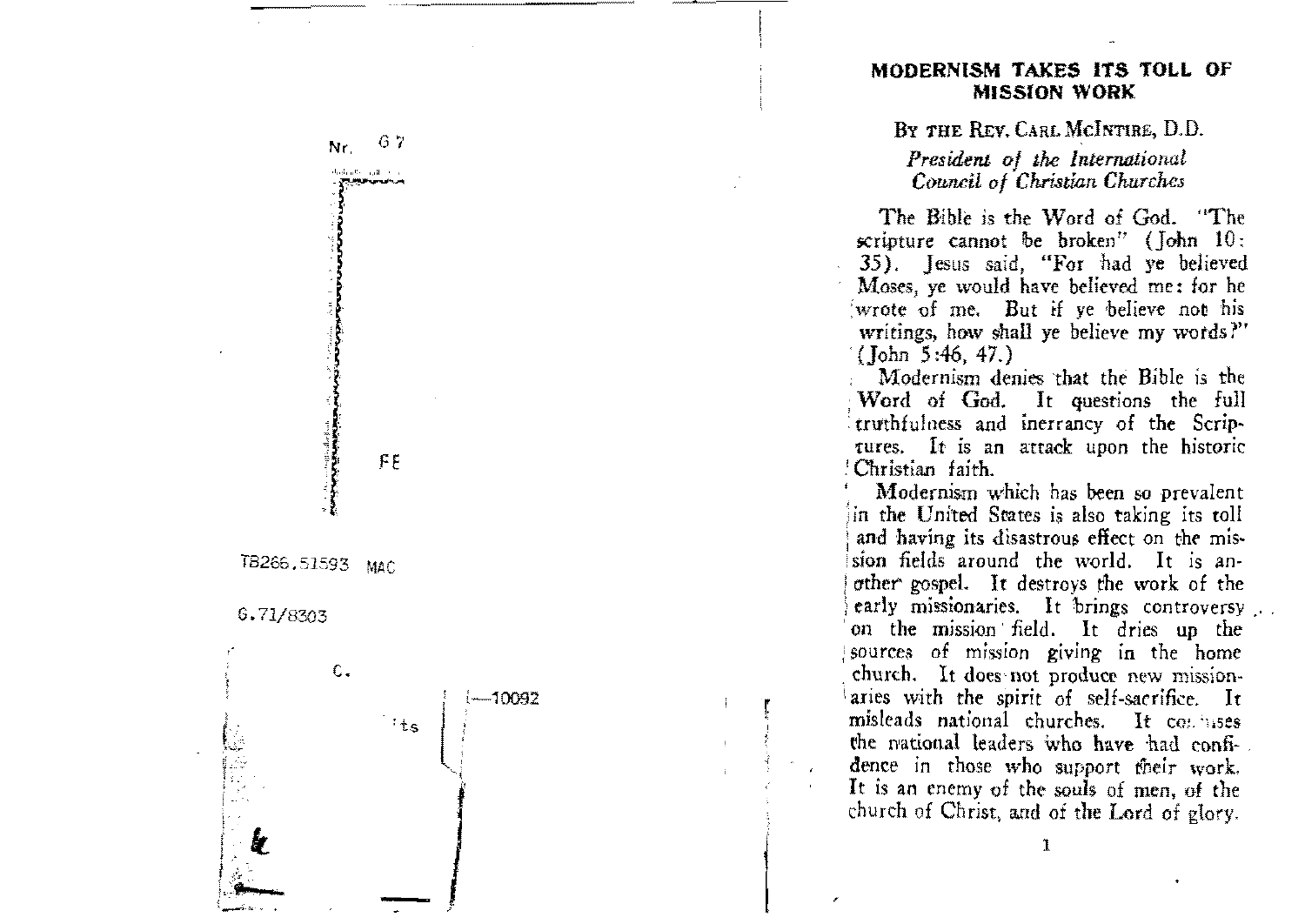GULLAND. 1950 — the mid-century — is an appropriate point at which to stop and see what modernism has done to the missionary program of the Presbyterian Church in the The Northern Presbyterian  $\mathbf{U.S.A.}$ Church had a vigorous mission program, and started work in 18 fields. Yet modernism found its way into the Presbyterian Church during this half century, and was expressed in the foreign missions program of the denomination. This became an issue in the church. The effect of this can now be appraised in a number of ways.

Like ocher major denominations-the Northern Baptist, the Episcopal, the Methodist - modernism has taken its toll.

#### $\mathbf{I}$ .

The particular struggle in the Presbyterian Church, however, reached its climax in the formation of the Independent Board for Presbyterian Foreign Missions in 1933, the struggle immediately preceding that going back many years. In 1923 there was the famous Auburn Affirmation in which 1293 ministers said it was not necessary to believe in the virgin birth, the blood atonement, the bodily resurrection, and the miracles of Christ, and that the doctrine of the inerrancy of the Scriptures was harmful to the church. - The struggle stimulated by this began to be felt in the church, when, in 1929. Princeton Theological Seminary, the bulwark of orthodoxy in the denomination, was captured by the inclusivist-modernist element in the church. These men believed that the modernists and the Bible believers should be permitted and encouraged to work and fellowship together, and that Princeton should be representative of all beliefs.

Then the missionary question came to the fore by the publication of Re-thinking Missions, which reduced Christianity to the level of a pagan religion, and by the startling statements of a missionary to China under the Board, Pearl Buck, endorsing modernism. The attempt by the late Dr. J. Gresham Machen, defender of the faith, to have the Board of Foreign Missions of the Presbyterian Church reformed so that is might conform to the doctrinal standards of the church and to see that only the true Gospel was preached failed. Then, in 1933, the Independent Board, separate from the General Assembly, came into existence. In 1934 the famous Mandate, prepared by the late William B. Pugh, was drafted and adopted by the Assembly and the church embarked upon a period of ecclesiastical trials and persecution. The members of the Independent Board were told they were unfit to preach Christ, suspended, deposed, unfrocked. Division came, and the effect of this has been felt through the

â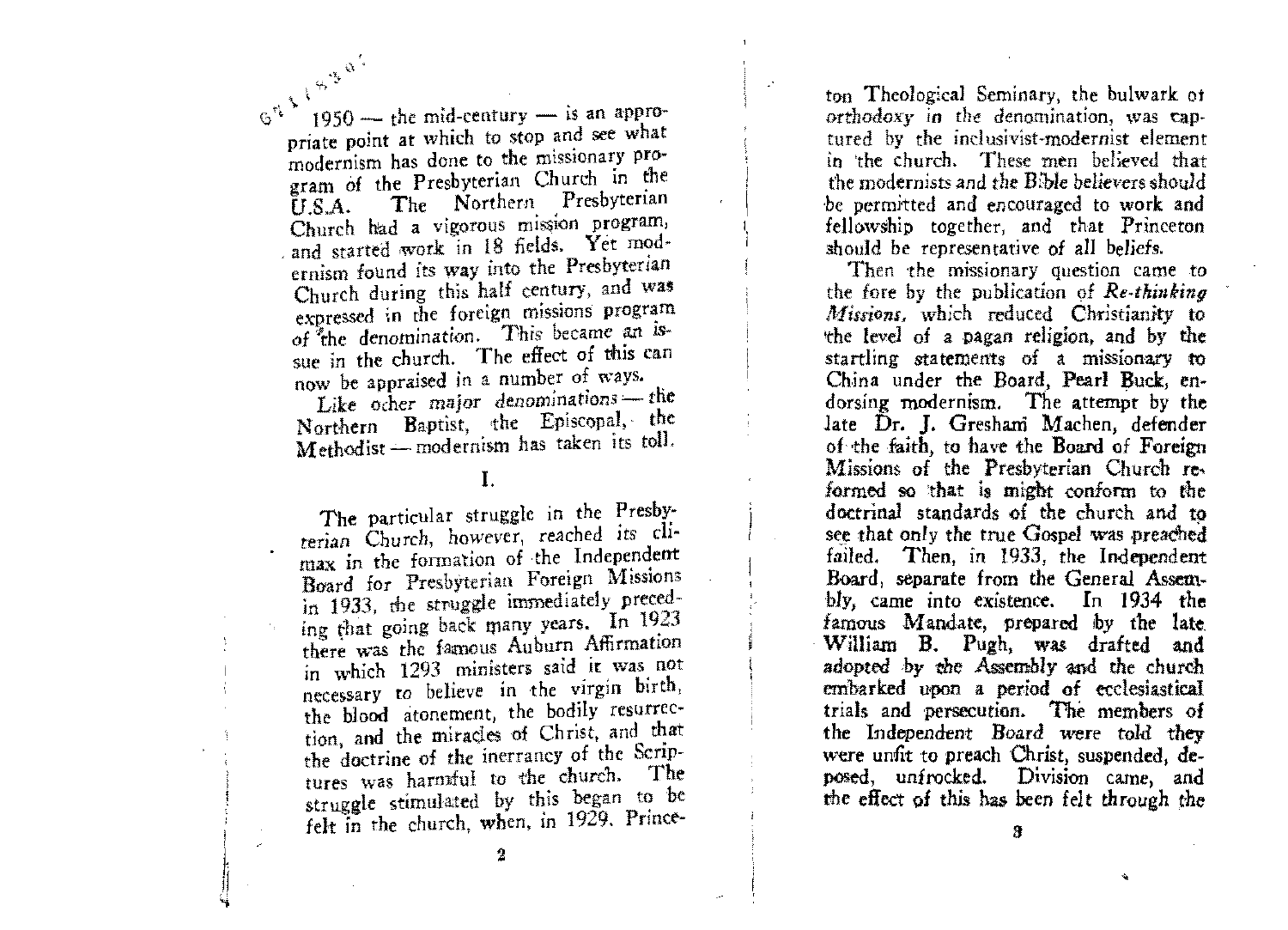church, on the mission field, and over the whole world. The remnant which withdrew formed separate churches. The issues here are also the issues of the hour in the Christian world and have become. so acute that no church or mission calling itself Christian can ignore tbem.

Now at the turn of the half-century the larger picture can begin to be seen. A definite movement has taken shape, bringing together those from many churches from all portions of the world who defend the faith, who believe in the purity of the church. and in aggressive evangelism. A real standard *aqainst* the combined eflorts of those representing inclusivism and modernism in the World Council of Churches has been raised by God—the International Council of Christian Churches.

#### II.

The one thing. however, which brings all this into the clearest possible focus is the latest official report of the Board of Foreign Missions of the Presbyterian Church in the U.S.A., submitted to the 162nd General Assembly, Cincinnati, Ohio. May J 8-24. 1950. and publisbed in Part II of the Minutes of the General Assembly, "Board Reports." which is divided into five sections: "Personnel,  $Op~$ erations, Budget, Policy, High Noon."

**The report** states, **"The** number of rnis-

sionaries in active service during the year 1949 dropped from 1170 to 1140 and our spiritual impact overseas has lessened proportionately." Then we are told, "The net gain in five years has been four missionaries." But the report goes on: "The peak of the missionary staff was reached in 1927 when 1606 were on the roll. The number has steadily fallen since that time, although the membership of the Presbyterian Church has considerably increased. Meanwhile there has been no lack of urgent requests from all fields for reinforcements." From a peak of 1606 the down. ward trend has continued until now there are only 1140 missionaries, a decrease of 466 missionaries! What has happened? What has brought about such a sustained reverse? Could modernism have anything to do with it? Could the struggle in the United States over the Independent Board for Presbyterian Foreign Missions, the disciplining of Bible-believing ministers and the separations which took place have anything to do with this? We think it has the most direct connection.

The report then emphasizes the needs of Africa, India, Japan, and declares: "Yet the Board dare not authorize large annual quotas of new personnel without more assured backing from the Presbyterian Church. Until a clear mandate for advance personnel is apparent, the Board

i  $\frac{1}{1}$ 

,: (,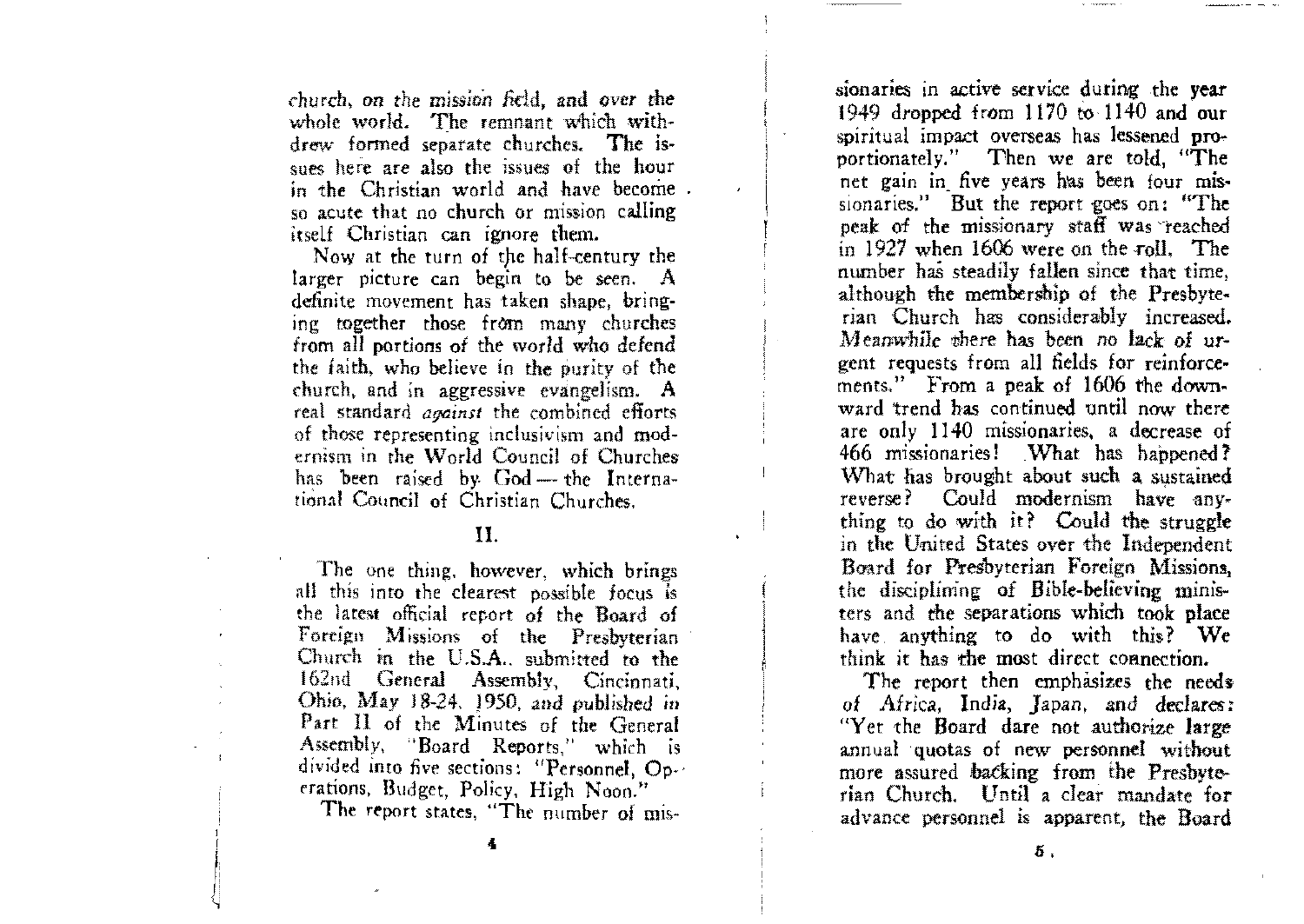must plan on the basis of a static or slowly diminishing overseas force."

A great church accepted the inclusivist policy. Members have joined the church, joined in strength numerically, but its whole missionary program has faltered and lost. Modernism has no power in it to inspire the sacrifices necessary to take the Gospel to heathen and dark lands. The same situation exists in the case of the American Baptist Convention (formerly the Northern Baptist Convention) and others.

The section entitled, "Budget," also parallels what has happened to the per-Naturally, inflation has hit the sonnel. picture. The report states: "Except for minor outlays to meet urgent needs, the Board was unable in 1949 to cross any new financial thresholds or make available adequate funds for buildings and equipment. This frustration reflects three factors working at cross purposes:  $1)$  abundant opportunity to expand the world mission and an insistent call for more missionaries; 2) inflationary costs of current operations; 3) an inadequate rise in receipts from the Church."...

 $1$   $It$  now costs \$500,000 more to support  $330$  fewer missionaries than 20 years ago. and \$1,000,000 more to support only one more missionary than five years ago."

Then we are told as to receipts: "There

has been an increase of  $126.8\%$  in the receipts from living donors during the tenyear period since the close of the depression.

"This increase has been steady and is gratifying, but to obtain a clear picture, two other factors must be kept in mind: 1) The national income has almost tripled in the same period; and 2) costs overseas have much more than doubled. Thus, unless there is a real outpouring of contributions to the world mission by the Church, there is no prospect that the Board can move out into advance work. It is even uncertain whether the current work can be maintained, due to the inability to modernize property and equipment."

We think that the key to the entire problem can be seen in this statement. "Gifts from individuals are less than they were in 1940, although personal incomes have much more than doubled." If the giving were in proportion to the income the situation would be altogether different. The will to give, therefore, is the point. What has happened to that? This deals with the heart and motives of people!

The section concludes, "The Board awaits a new mandate from the Church to move forward into the opportunities of this supreme moment of the Christian world mission." But it was a "mandate"

 $\mathbf{6}$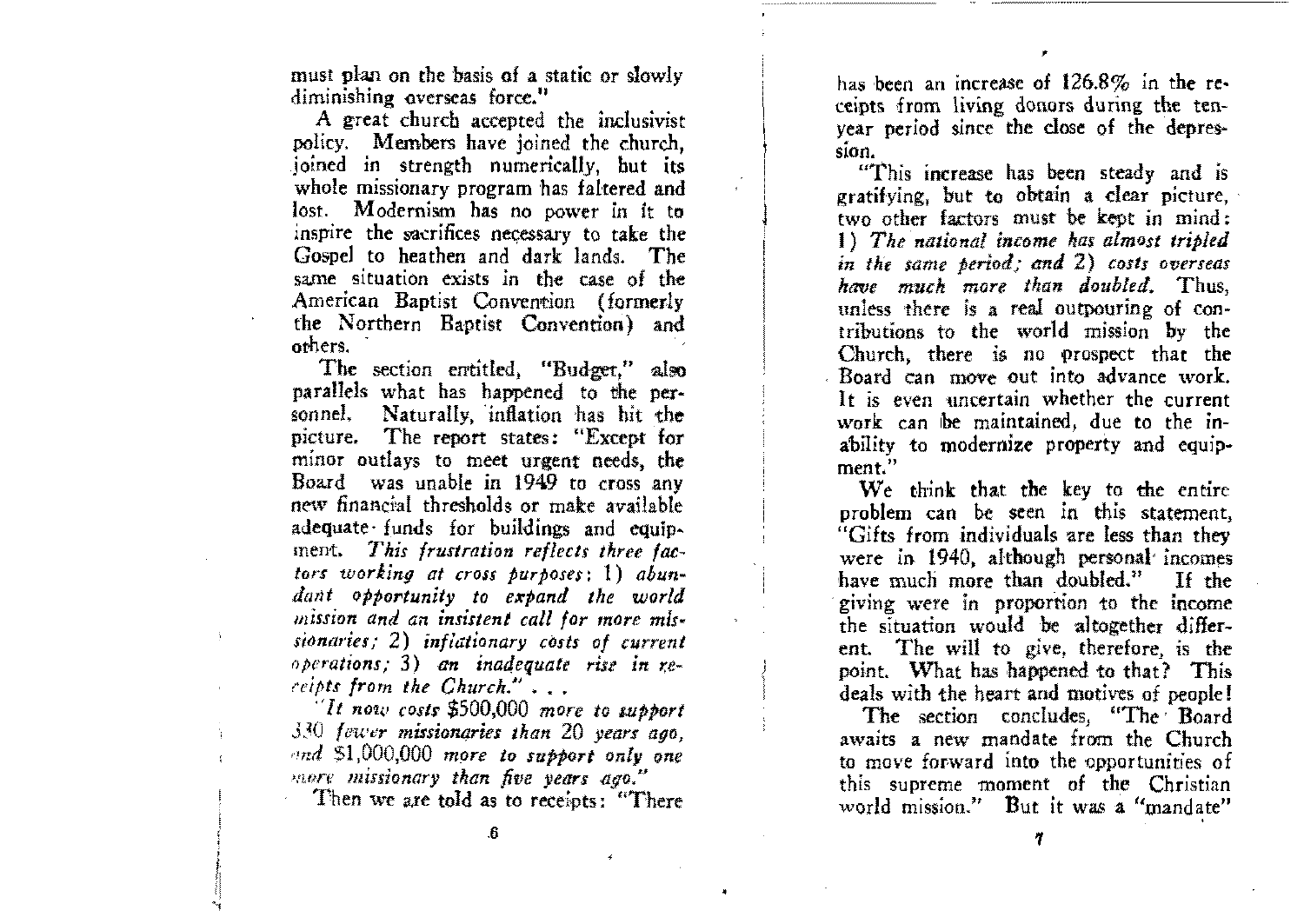$-$  the same word  $-$  from the church that cracked down on ministers in the church who objected to the modernist missionary program and chose to support an independent board with an uncompromising Gospel. The church had a "mandate" to attack such men, but for some reason there seems to be no mandate to provide the funds to send out the missionaries to replace the dwindling force.

The significance of this report and these figures is self-convicting. It should be carefully considered by God's people everywhere and by mission churches in all fields of the world. Hath God's hand been removed? Has the modernist gospel broken the power and the missionary vision of the home church? Something ' certainly has!

There is a concluding section to this report entitled, "High Noon." It quotes the Board secretary of fifty years ago. Dr. W. A. Halsey. His report states. "The dawn of the twentieth century is radiant with hope. May its noon-day be full of glorious achievement." Then the report adds, "A 50-year appraisal of achievement is called for."

We are given figures: In 1899 there were 728 missionaries, in 1949 there were 1140. In 1899 there were 69 new misseparies, in 1949 there were 70 new mis-This summary follows: "In stariames.

the year 1899-1900, the 69 recruits sent out were hailed as the largest number in Presbyterian history. It is no achievement that lack of funds compelled the appointment of only 70 in 1949, when a minimum of 125 was proposed and the requests from the field were for even more. While it is true that the unit cost of maintaining a missionary in 1899 was \$681, as compared with  $$2,425$  last year, it is hard not to draw the conclusion that our Church in 1949 failed to provide support for all of its sons and daughters ready for foreign service and that a net gain of 412 missionaries in 50 years is no source of pride to a Church which has increased nearly  $150\%$  in its membership over the same period."

#### III.

Naturally the place to look is at the policy. What has been the purpose and end of the missionary program? We are told, "The Board of Foreign Missions is constantly re-examining its policies." Then, "In 1949 a number of policy matters were acted upon and some of them are listed briefly here." Among those listed are: "Steps were taken to make more clear the broadened task of the Presbyterian Church as a result of its present service relationship to sister Churches in Europe and the young Churches of its

Ĥ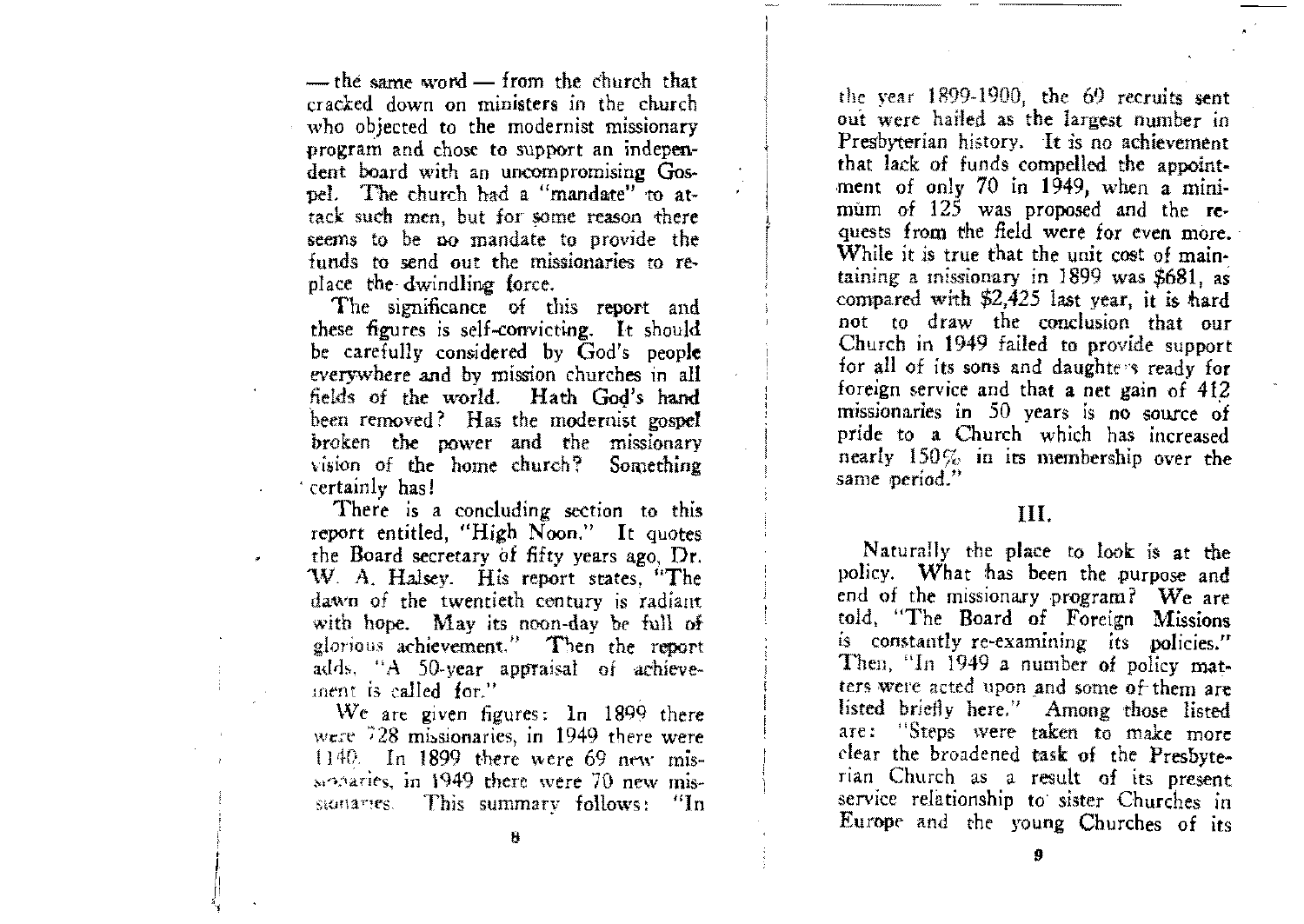field, 01 missionary endeavor. While its legal name remains unchanged, the Board now describes its task as 'Foreign Missions and Overseas Interchurch Service.<sup>19</sup> The name Presbyterian has been dropped. Significant  $-$  yes, exceedingly so.

j

,

Earlier in the report we are told that the Presbyterian work in certain fields has been combined in union church movements, and, of course, the name Presbyterian has been abandoned. The name Presbyterian is not worth keeping any, longer. There has come up a generation that "knew not Joseph." This is indicalive of the trend and *oj* the emphasls which is purposely preparing the way for  $t$ he "ecumenical" or "world church."

Again, we are told, "The Board instructed its delegates to the Foreign Missions Conference in January, 1949, to vote for that body to join the new National Council of Churches of Christ in the U.S.A. and has pressed towards that uItimate end, even though the first vote of the **Conference was in the negative." It was**  the modernist boards of the big denominations that forced the issue in the Foreign Missions Conference of North America. Here is proof of this, and the impact of the Board is to help build the great supersystem, the colossal organization, which by the very weight of its numbers they think: will influence the course· of the world. Yet, it is "not by might . . . but by my spirit, saith the Lord"  $(Zech. 4:6)$ .

Another of its policies is given in these words: "Following its policy of delegating all possible responsibility to the young Churches, the Presbyterian Church co-<br>operated fully in the East Asia Conference in Bangkok in December, under the joint auspices of the International Missionary Council and the World Council of Churches. The conference was held on the campus of Wattana Wittaya. School, one of our institutions, and the Board's president, Dr. John A. Mackay, as chairman of the I.M.C., was one of its lead. **ers."** 

The Board, in other words, has thrown the full weight of its influence and finances behind the organizing of East Asia for the ecumenical dream. Dr. T. C. Chao, the pro-communist Chinese president of the World Council of Churches, was scheduled to be at Bangkok. He did not arrive, but with others sent a message which favored the "new order." The best information seemed to be that the Siamese Government refused to give him a visa to come into the country. He believes that "one can be both a Christian and a com. munist in China." Others who were scheduled to be there representing the China movement are leaders in China who are promoting the communist cause, support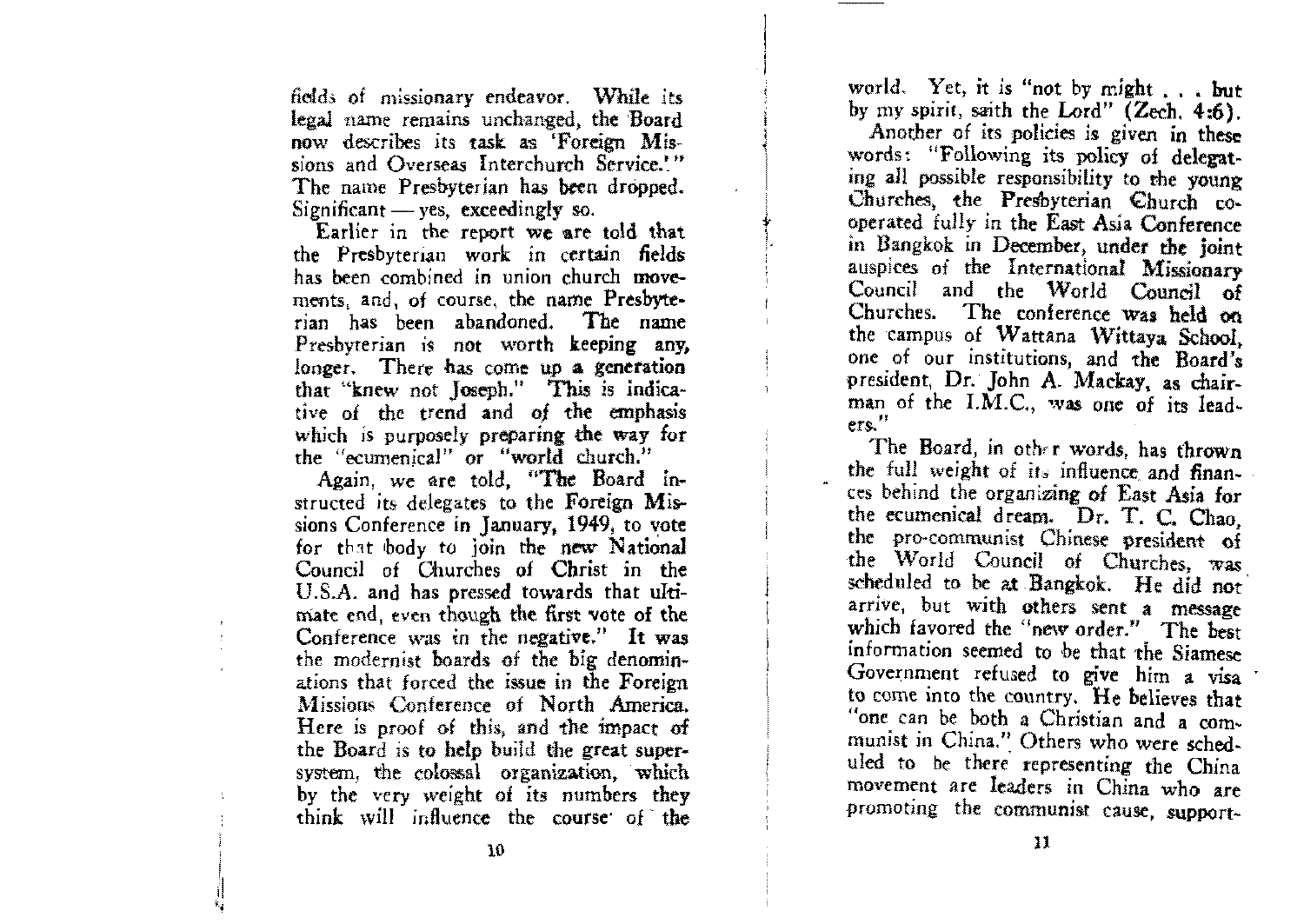ing the revolution, and endeavoring to bring in the "kingdom of God" in China under communist direction.

We are not told so in this report, but Dr. John A. Mackay came back from Bangkok and held his famous conference in New York City in which he advocated the recognition by the United States of communist China.

There is more seen of the policy of the Board, however, than that which is written. All one needs to do is to study the report as a whole and notice the statistics and ask a few questions. The Board has had the problem of adjusting itself to 466 less missionaries and even in the last year, when the figure fell from 1170 to 1140. there were 30 less missionaries. In this adjustment, what field has been favored and what fields have suffered, and can any conclusions be drawn at all from the facts given as to which way the leadership of the Board is going?

We read: "From our large area of responsibility in Cameroun, West Africa, for example, comes such a statement as this: The missionaries on the field in 1947 numbered 77; in 1948, 66; and this vear but 43.<sup>11</sup> And 23 less missionaries were on the Cameroun field in one year! But the Cameroun field is considered to be one of the most "conservative" and "fundamental" of all the Presbyterian

fields. China, India, and Siam are in the liberal column, and the Philippine Islands are being concentrated on. China and India are the fields to which the most money went last year. It is interesting to observe in the over-all statistics that the bulk of the younger missionaries have been sent to the Far East.

The vice-president of the Board of Foreign Missions is Dr. Henry P. Van Dusen, president of Union Theological Seminary. He has been chairman of the committee that had to deal with candidates for the mission field. His liberalism is well known, his commitment to the ecumenical movement is apparently the passion of his life. He has plotted the "united strategy" to bring in the world church.

We read, concerning the new appointees: "Each of the 70 appointees in 1949 was carefully screened by more than a score of officers and members of the Board." Will these new missionaries support the ecumenical movement? Will they back the great dream to eliminate the word "Presbyterian" and build up the united world church? Certainly, with dwindling funds and dwindling missionaries and the passion to bring to pass this great world consolidation or promotion of the "holy Catholic church" as one great visible body and organization, the

 $18 -$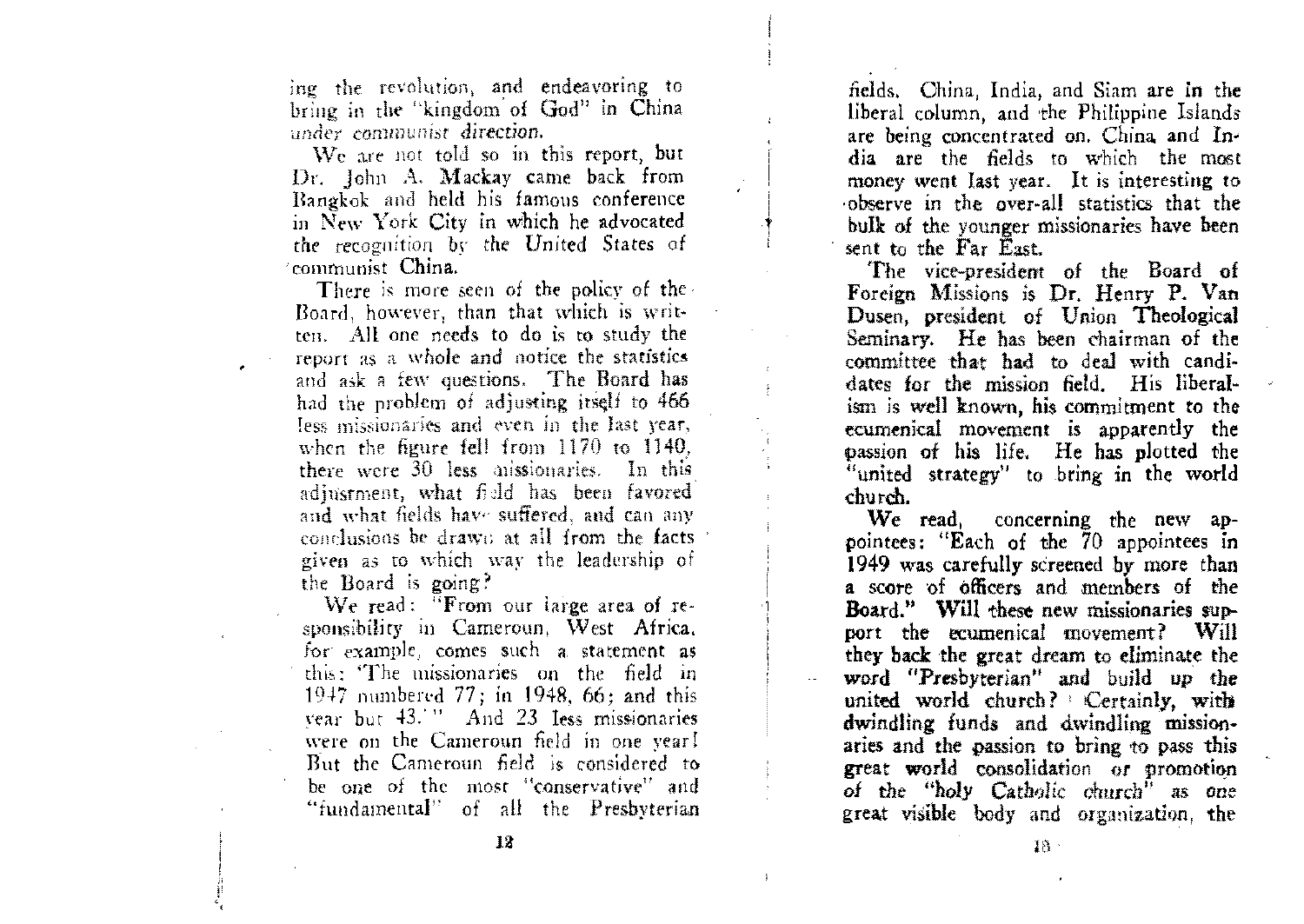screening must involve such questions. This is also significant in view of the attitude expressed in at least two editorials in the *Christian Century* in recent months, calling attention of the mission boards to what they think is a tragedy in Korea. The orthodox or the "ultra-fundamentalists," as they try to smear them in Korea, the nationals, are standing together and refuse to follow mission policies. The *Christian Century* says the responsibility rests squarely at the door of the mission boards which have been sending out missionaries who have not been doing their duty in leading and conditioning the churehes for the new responsibilities incumbent upon them in view of the grow-ing and expanding ecumenical' dream. Yes, the Board is always responsible. In that much we do agree. The Board has the authority

Naturally, all this constant falling off of missionaries and funds is not very complimentary to Dr. John Mackay, chairman of the International Missionary Council and president of the Board of Foreign Missions of· the Presbyterian Church in the  $U.S.A.$  Has his leadership of the missionary emphasis in the Presby terian Church produced this? Has neoorthodoxy or Barthianism, which 'is the new modernism that Dr. John Mackay has embraced, failed to offer any real

stimulus to the mission movement in his denomination, to produce the mandate for an expansion of his Board's work, which he heads? Instead of going down and down, and down, it should be going up and up. Modernism is telling its tale and Dr. Mackay is powerless. Compromise with modernism is bringing home its fruit. ~ There are, of course, sound mis· sionaries on the field  $-$  older missionaries. They have not yet broken with the Board; they have accepted the situation somewhat, thinking it does not relate too much to them or to their field. But it does, and always has! When the home church does not have the recruits 10 send out and when the home church has only young men who are trained in seminaries like Dr. John Mackay's, with their Barthianism, what possible hope can there be for the sound missionaries left on the field? Their life's labors, the strength of their years is going to slip away in vain. It is all in the hands of men, Board members, whose polides are directing the whole program down a foreign and disastrous road.

IV

More work has been done bv the Board of Foreign Missions in China than in any other field. "142 Presbyterian missionaries were still at work in China. All these are in Communist territory except

 $\mathbf{I}$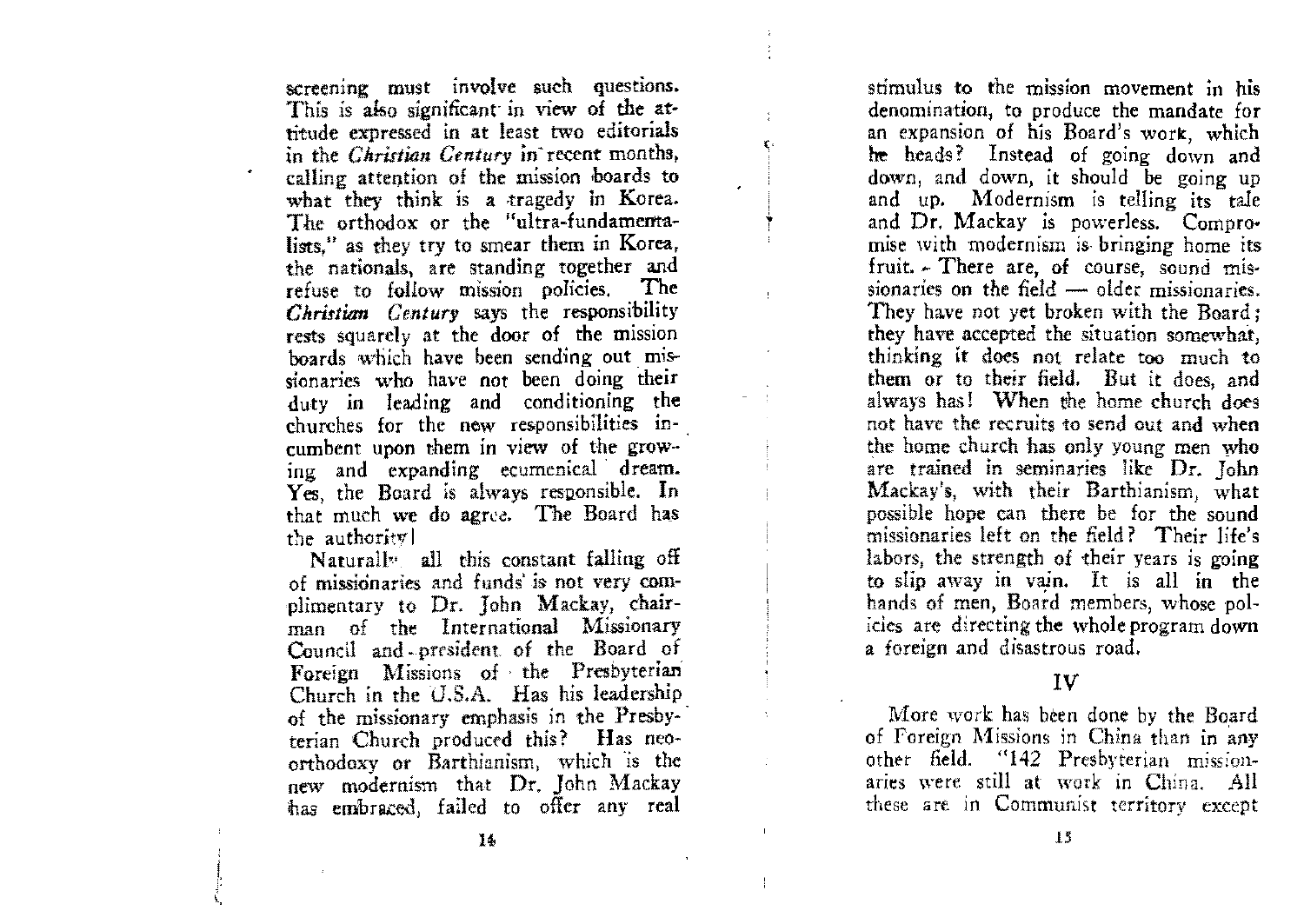$17$  on the island of Hainan and a group in Hong Kong." So states the Board in its 1950 report.

Ñ.

Additional light on what these misslonaries are doing, at least some of them, can be seen in the 1949 report by the Board of the General Assembly. Writing of the missionaries remaining in China, we are told: "Two Presbyterian missionaries are still continuing their work in Paoting, which is now under Communist control, while eleven missionaries have voluntarily chosen to stay at Communist-controlled Yenching University. outside the city of Peiping. A few are also still working within the city of Peiping." Eleven Pres-'bYterian missionaries are working on the staff of a communist-controlled' university!

These facts should be put together with other information which has been given to the country. The, *Christian Century* for March 2, 1949 contains the article, "Days of Rejoicing in China," by Dr. T. C. Cpao, written from Peiping, China, January 27, 1949. Dr. Chao is the dean of the School of Religion at Yenching University, and is, as we have said, one of the six presidents of the World Council of Churches, elected at Amsterdam in 1948. Dr. Chao writes: "At present the whole faculty and student body of Yenching are joyfully facing the reality of their 'libera-

tion.' Those who had misgivings wer given ample opportunides to leave Our university, and they are now safe in other places. We who remain have reasons to rejoice in the success of the revolutionary forces) though we are by no means Communists ourselves." He must be speaking about the eleven Presbyterian missionaries who remained. The statement is allinclusive - Presbyterian missionaries rejoicing in the success of the communist forces and joyfully facing the reality of the "liberation." The "whole faculty" is of this spirit, and these eleven Presbyterian missionaries certainly are included.

This raises the basic question of communist sympathies, pro-communist activities on the part of missionaries,' where all shades of opinions from that of a mild socialism to a pro-communism prevail. It has been known for years that some Presbvterian missionaries in Ohina have been sympathetic to the radical cause.

In every report given by the Board of Foreign Missions to the General Assembly there is a list, "Union and Co-operative Foreign Missionary Work of the Presbyterian Church in the United States of America." In the 1950 report there are 27 such projects throughout China. One of them is Yenching University. It is communist-controlled and has been, according to the Board's own statement, for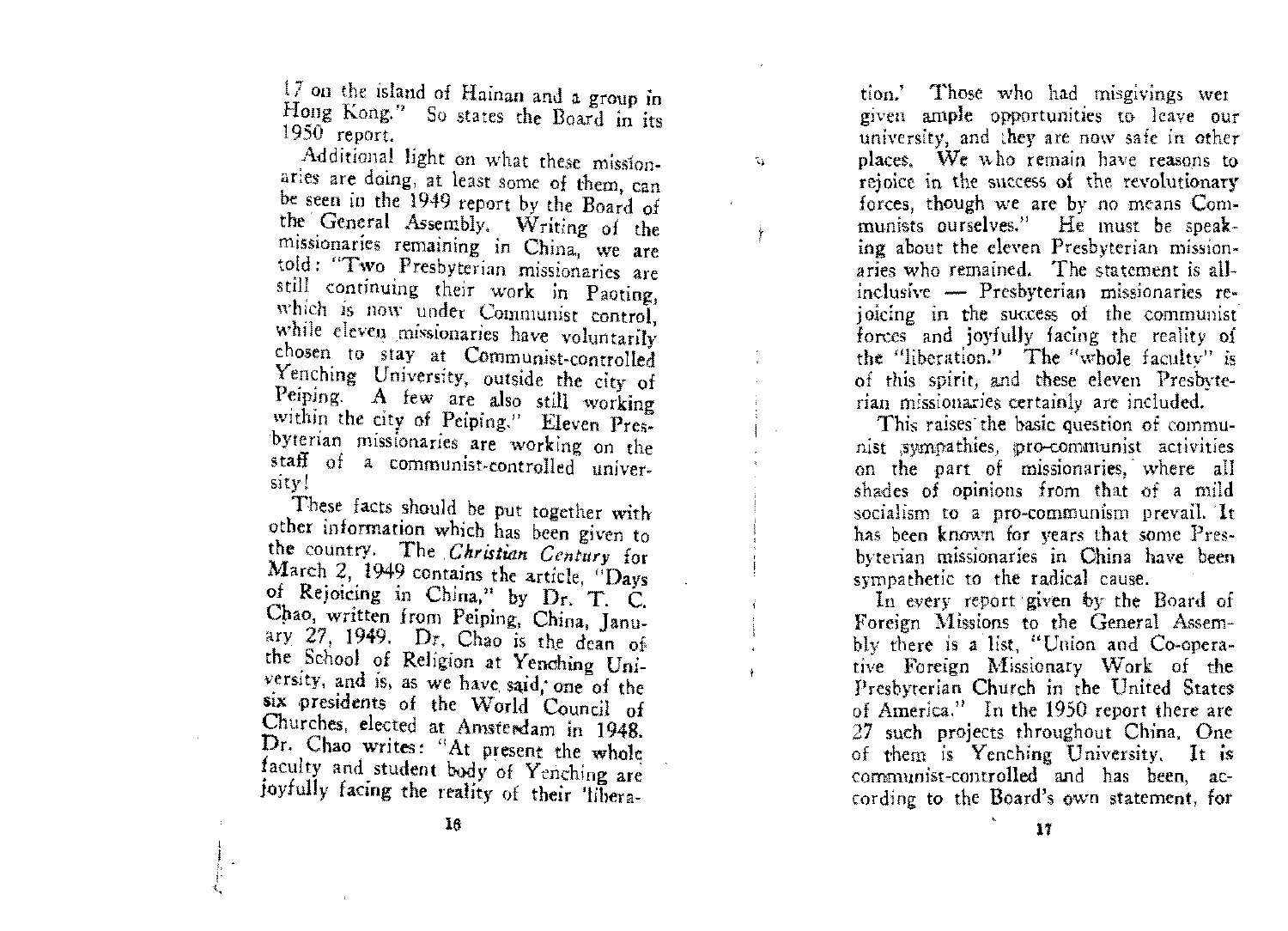more than one year, and still the Presbyterian Church co-operates with it. There can be no *excuse* for this!

Ĭś.

争

 $\mathbf{r}$ 

Another co-operative work is listed as "National Christian Council." Dr. Mackay, president of the Board, publishes in *Theology T<sub>sday*, for October, '1950.</sub> a quarterly which he edits. an article by E. Bruce Copland, secretary of the Church of Christ in China, and one of the leaders of this National Council. Dr. Copland writes: "Since the government has a genuine concern about social welfare, there is considerable common ground between Chinese Communists and Christians in China." He also reports: "In some rural districts Communist officials have found that Christians are hetter educated than others and trained in social responsibility so they are sought out to lead in the Com**munist rural organizations."** 

'Vho gave these Christians their train**ing in "social responsibility" which is now**so helpful and pleasing to the China Reds?

**It is evident that some missionaries** under the Board of Foreign Missions have followed the line emphasized in the World Council of Churches, represented by such leaders as John C. Bennett who believes that "there is much overlapping between Communist goals and Christian goals."

The message of modernism is helping in the vorld revolution which is taking place,

and it is helping on the side of the communists, not on the side of freedom and individualism.

Coupled with this tragedy  $-$  it is a heart-rending affair - is the fact, and in this fact we rejoice and thank God, that among the general policies of the Board which have been referred to above is the encouragement of mission churches to become national churches. The result of this policy is that national leaders can act independently of the Board and its demands. As this world-wide picture of modernism and the ecumenical movement comes home to national leaders and they are informed as to the fact, as they are being informed and have been informed and will continue to be infonned by *the*  twentieth century reformation movement, they can decide to stand and fight for the :.he Son of God. The journey around South America in 1949 *by* leaders of the International Council of Christian Churches bore fruit. The "battle of Bangkok" in 1949, when leaders of the International Council of Christian Churches went to East Asia to raise these basic questions, produced a tremendous response.

How must the leaders of the Mission Board of the Presbyterian Church feel when they see their national churches questioning their policies, turning away from their leadership, and looking instead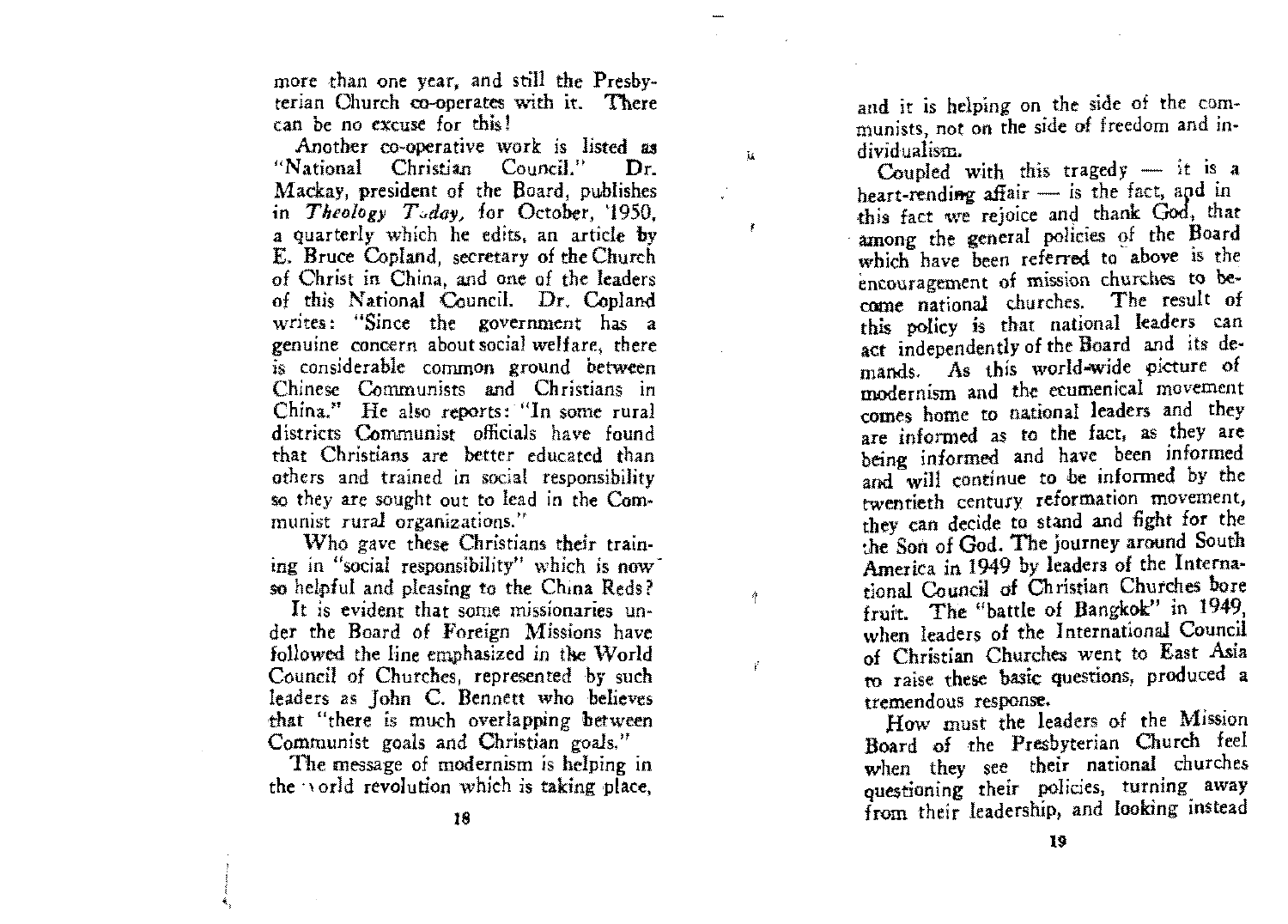toward those movements and those groups' on the face of the earth that have paid a price to be free and true. We are witnessing the crumbling citadel of modernism because it has no foundation. Shiftings and the adjustments are now taking place. Churches are heing preserved, mission churches on the fields are rallying. The men who thought that they could bring modernism into the church, get it accepted and the inclusivist policy adopted, then silenee the objectors and' drive them from the church, are now finding that the beautiful dream which they had dreamed is turning out to be somewhat empty, and also humiliating.

#### V.

Out on the mission fields these modern· **ist missionaries and their associates have**  the problem of trying to change the faith of the church and of the national leaders. An example of how this is attempted has been presented in the mimeographed "Report of the Ministers' Institute in Theology," Tacloban, Leyte, the Philippine Islands, Oetober 25-27, 1949. This Institute brought together the Protestant ministers and the national leaders in tbat particular area for a three-day conference for "discussion on the main points of evangelical Christian theology." The conference turned out to be mainly an argument between the missionaries and the national

leaders, with the national leaders defending the Bible as the Word of God and the true Gospel, as opposed to the neo-orthodoxy of the missionaries, Mr. Hal B. Lloyd. Mr. Albert J. Sanders and Mr. McKinley. Lloyd and Sanders have been sent out by the Board of Foreign Missions since 1921.

We quote from the report: *"Mr. Sanders* asked Mr. Pia [a national leader] what he meant by saying that Christ is our substitute. *Mr. Pia* answered that Christ did something for us that we could not do for ourselves. Mr. Ortiga [another national] added that Christ took the punishment which should have been placed upon us. Someone said that Christ paid a debt which we owe. *Afr. Sanders* said that is a dassical view of the atonement but we should not insist upon the literalism of it too much." This happens to be the point of view taught in the Westminster Confession of Faith and Catechisms.

, A lengthy paper on the Bible was presented. It said: "Today among Christians there are three principal theories regarding the Bible and eaeh of these sterns from the historical views I have sought to explain. The *fiirst* is now generally known as the *Fundamentalist View*, which holds to the verbal inspiration of 'the text and the in. fallibility of the contents of the Bible. The second is sometimes called the *Modernist* 

ج<br>مستعدد<br>1

 $\overline{\mathcal{L}}$ J I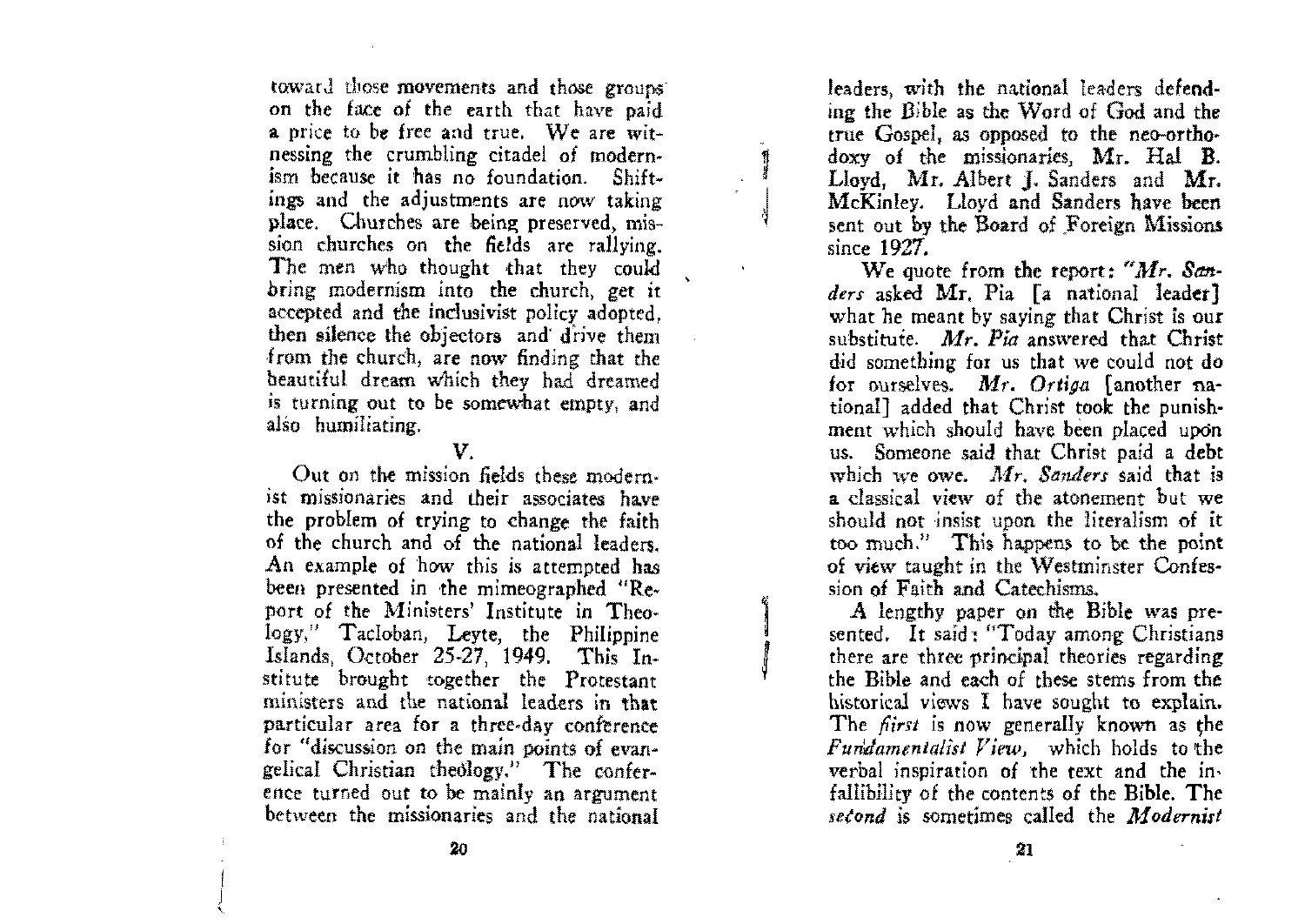*View*, which has its roots in the Rational. ism of the 18th century. . . . The third view is advocated by that group of theologians who are commonly called Neo-orthodox. . . . Those in this school contend that the Bible is primarily the revelation of God and not an infallible setting forth of history, science, and doctrine. . . . The Bible is the vessel, and a very precious and necessary vessel it is, but Christ Himself is the treasure. . . . Strictly speaking, they hold that the Bible is not the word of God but that it conveys the Word of God."

There are not three principal theories among Christians regarding the Bible. The Christian position has always been that the Bible is the Word of God, infallible, inerrant, as presented by God1 The assumption here that the modernist view and the neo-orthodox view are on the same level with the so-called fundamentalist view is one of the subtle assumptions which pulls down the truth to the level of a theory. The modernist view and the neo-orthodox view are not Christian. They are pagan attacks upon the Bible and the Christian faith.

The speaker in the conference, according to the report, proceeds to give most of his space to an attack upon the fundamentalist view - "the one with which most of us are best acquainted." After this was presented, we read: "After the reading of

this paper the table was open for more discussion. Mr. Contado asked if we might some day revise the Bible, eliminate some books and passages, and change the errors and so have a new Bible." A most appropriate question, indeed!

Next we read: "Mr. Ortiga presented a view of verbal inspiration and asked what authority we can use if we do not accept the whole Bible. He said we must stand for the fundamental doctrines of Christianity and fight against modernism. Both Mr. McKinley and Mr. Sanders asked him to define his terms, that is, to tell what he meant by 'modernism.' He said he meant the people who deny the authority of the Bible and the Virgin Birth and other fundamental Bible doctrines. Mr. Mc-Kinley said that we must be careful not to use those terms thoughtlessly, Mr. Sanders said that very few responsible theologians support Modernism now, and likewise Carl McIntire's Fundamentalism represents only a small and uncooperative group of people in the U.S." Here the national leaders were actually fighting their missionaries. They have been taught the view which is in the Westminster Confession of Faith, the view which the Bible itself teaches, and now these missionaries who are sent out by money from the Board of Foreign Missions were endeavoring to dissuade them and to destroy their faith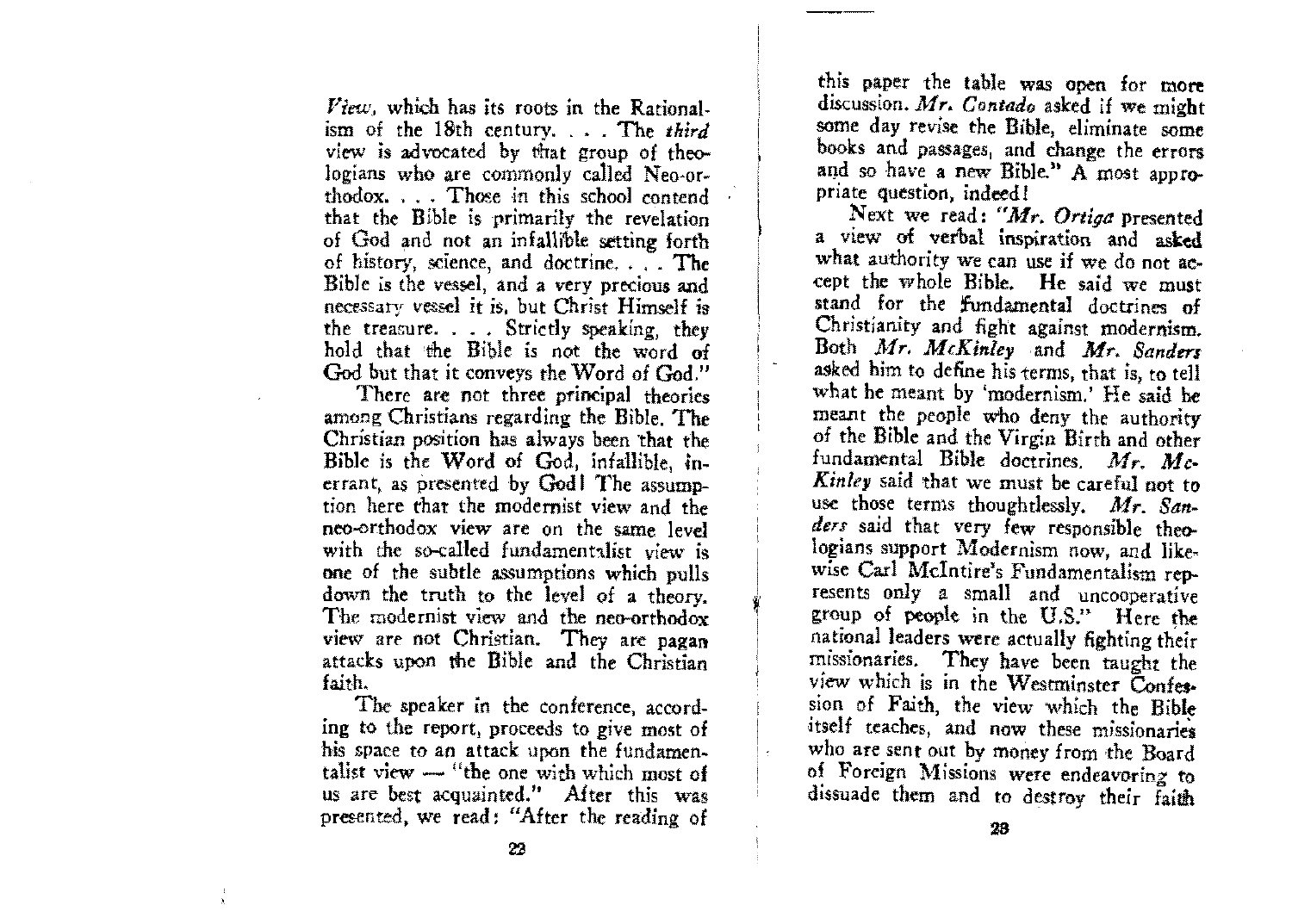in the Bible as God's verbally inspired and infallible Word.

This concrete evidence of what actually happened in the Philippines is an indication of how the approach is made in one way or another to turn the national church away from the historic foundations upon which it was built. Yet, in the Philippine Islands there are missionaries who say they. are sound. But how cart missionaries re**main a part of an organization which attacks the Bible and spends time trying to**  . destroy faith in the Bible in the minds and hearts of nationals who are the fruits of sacrificial missionary endeavors in the past? Is it any wonder that the Board is losing money? When facts of this kind are given to people in the United States who do believe the Bible, they cannot be expected to give their money to destroy the very thing that they want to see built in the minds and hearts of those in foreign lands.

And the story is not yet told.

#### VI.

Another aspect of this picture needs to be considered. The monies have failed to come forward. Some monies have come. From whom did they come? Explaining the loss of funds, the section on the budget says: "First, that the women's organizations, which during the depression saved

**our foreign mISSIOn from disaster by pro·**  viding nearly half of the receipts from living donors at a time when the churches slumped badly, have con tinued their **solid contributions and have increased their**  giving in the ten-year period by more than \$300,000. Second, the churches are now shouldering a proper share of the budget, nearly  $74\%$ , as compared with less than 56% ten years ago." Notice, it is the work of the women, the missionary society women. They are the ones above all who are concerned with the Bible and with helping the mission fields. It is their money that helps keep even those that are there. And what of the churches shouldering their proper share of the budget? That figure must be considered in the light of the mandate of 1934 in which the Assembly adopted a policy that it was as much the duty of the churches to give to the officially approved program of the denomination as it was to take the Communion of Jesus Christ. There has been tremendous emphasis inside the church in whipping churches into line, raising questions concerning any outside giving of any kind, **and** now it is being reflected here.

Pressure was enfarced upon the churches. This has come through the presbyteries. This has come by seeing that prop**er** candidates were put in the churches who would recommend this to the congre-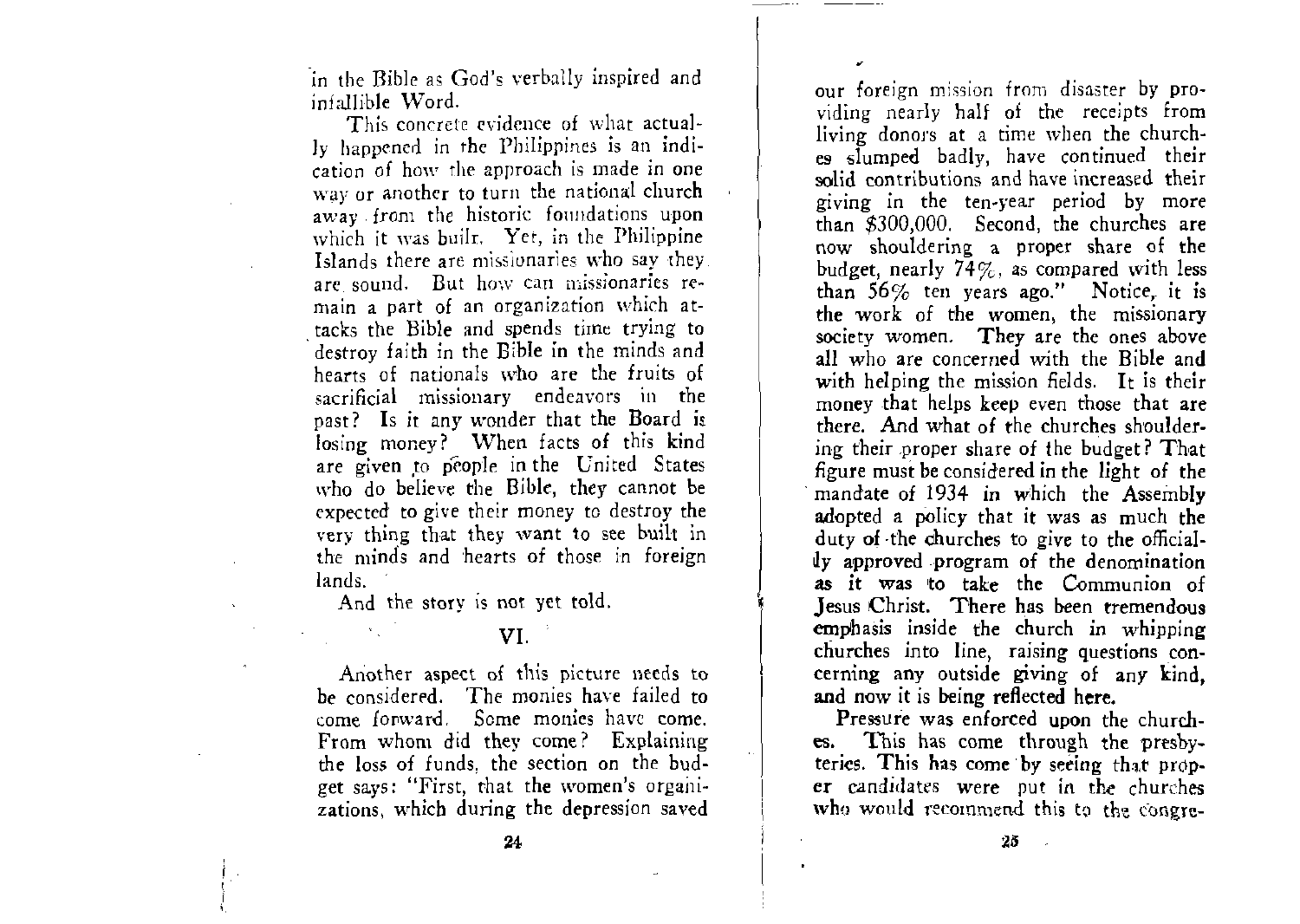gations. In other words, here is the ministerial leadership of the church, the younger men who have come in, being brought into line to support the denominational program. They can see to it that what money the church has goes to the mission board and is not squandered on· outside independent or faith mission **works**  of any kind.

This is the picture  $-$  pressure on one side, good conscientious women working on the other side. We have always said that if the true Bible believers, those who have a passion for missions, would quit giving to modernism and quit supporting the inclusivist policy, the whole thing would virtually collapse, and, if they would give instead to true sound mission agencies, the entire world picture of missions would be changed and passion and vision would be restored and returned.

I cannot conclude this survey, important as it is to this point, without stating that the breakdown and loss which we have witnessed here in the mission pro-<br>gram of the Board of Foreign Missions of the Presbyterian Church in the U.S.A. is also reflected in international affairs. With all of these missionaries preaching the Gospel, with the church on fire for the truth, certainly its missionary giving and its missionary personnel would have co.itinued in proportion to the increase in the

membership of the church. And the impact of this upon the world would have been felt for good, as opposed to communism, as opposed to the attacks upon the West. The world picture would definitely have been affected. '

These are matters now which God's people who give must see. These are matters whien every Presbyterian must consider as he is a part of a denomination which is carrying on this type of missionary program.

It also is a testimony to the wisdom, to the usefulness of the separationist movement, and to the marvelous way God has put His hand upon it, and particularly upon the Independent Board for Presbyterian Foreign Missions. It is to this Board that more and more Presbyterians are looking and sending their money, and they want to support inissions and missionaries who do not compromise and who - are helping to save the mission churches and to build true churches in foreign lands. Modernism is to blame for it all. God's people who co-operate with  $\equiv$  odernism and help support its program are going to have to answer to God for such sin and folly.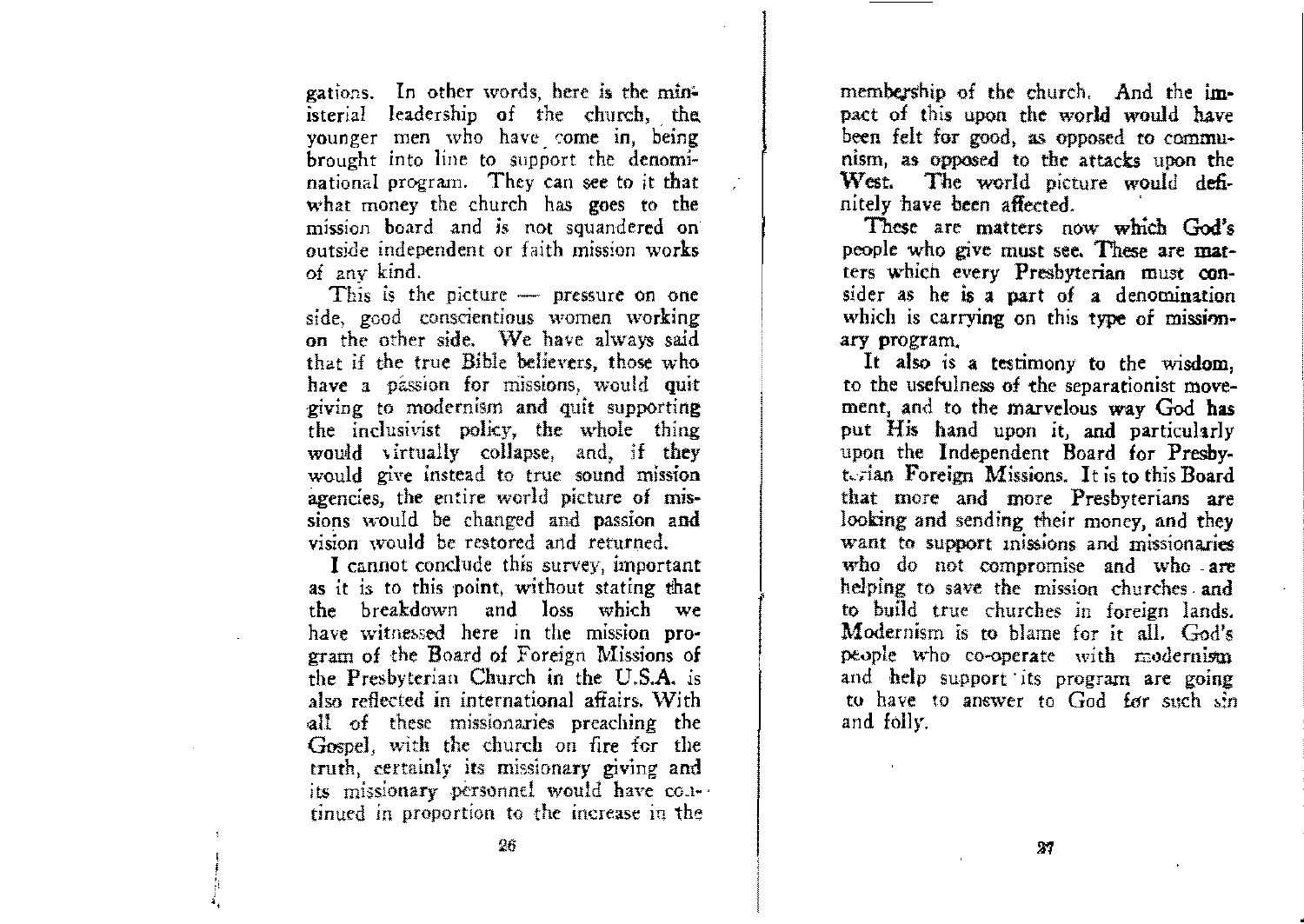#### WHAT MODERNISM HAS DONE TO PRESBYTERIAN MISSIONS IN SIAM

BY THE REV. BOON MARK GITTISARN

Pastor of the Bangkok Church and vicepresident of the Bangkok Conference of the International Council of Christian Churches

#### **MODERNISM**

Modernism has spread into our churches by the successors of the fundamental missionaries who worked here a century ago. Many young and new missionaries took the place of the retired old missionaries and modernism also took the place of The modernism got fundamentalism. hold of the influence and votes in the meeting. The fundamental missionaries could do nothing but just keep silent and have a good spell with his hopeless wife at home. I also was swept away into a chaos by this false doctrine. But our good brothers came from China and lifted us up to the old faith which was once delivered to the saints. Hallelujah! Praise His name!

#### HARMS BY MODERNISM

When I was baptized in 1915 they told me that there were about 8,000 Christians. and I took up my secretaryship of the Church of Christ in Thailand. I have all the statistics added and we have less than

That was in 1934. 8.000 Christians. Roughly we will say that in twenty years' time there was not one soul added to the Besides that, where were the church. children of the Christians? They had grown up to be men and women, but where are they? They are lost, and perish by the false doctrine. The modernistic missionaries have to be blamed for it and the fundamental missionaries have to be blamed also, for they did not defend the faith.

Now they say their membership runs up to 10,000 Christians and it was reported last year that they lost 1,000 in that very year. They have a new policy to win souls, headed by the new moderator of the They Church of Christ in Thailand. called it "Winning Souls Program." I will tell you how they do it. They went into a certain church and called a meeting of the leaders of the church and asked them for co-operation. Then they had the assembly meeting and asked everyone who wanted to join the team to bring one of his Buddhist friends. They had seven nights successively preaching the so-called gospel, and at the very last night they asked those who were present if they wanted to become Christians. They were, pushed and pulled by the one who brought them; so they decided to accept Christ. Some of them said they were deceived and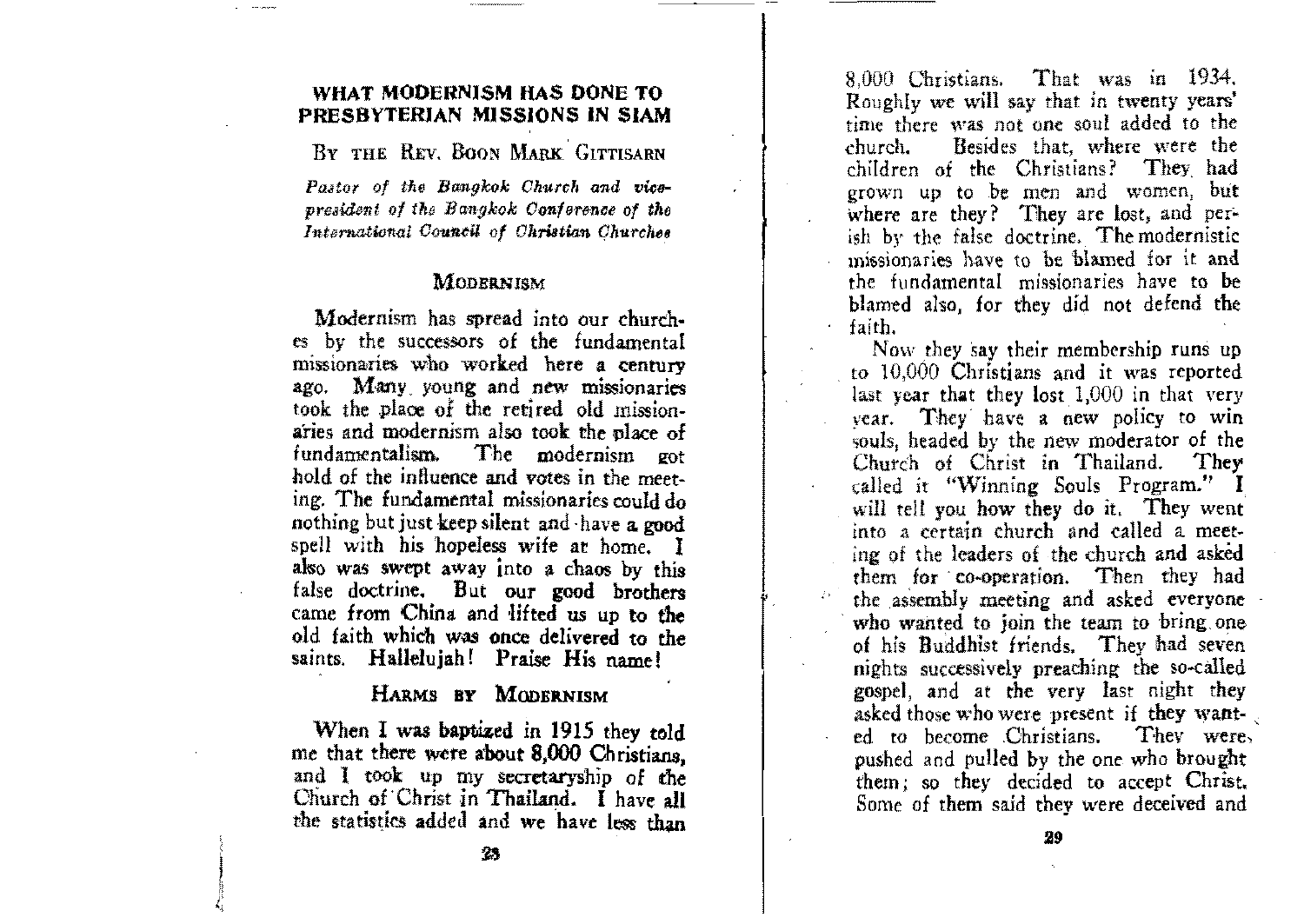most of them never came to church again after that. Those who were left are only nominal Christians. As I have traveled among these churches, I have not seen one true Christian who was brought in and baptized in a week's time. Of course, the missionaries got the numbers and made a big report to the home church. But what became of them? They never make any report of that. They report more and more on the "received" side, but what about the big loss?

They have big schools and hospitals. They got good acknowledgement by the government, but not by Christ. How can He say, "Well done," to such a work, for there are more than 80 Der cent in the staffs who are Buddhist and most of the rest are nominal Christians. Drinking, smoking, movie-seeing, cheating, and dancing are common in their staff, and even committing adultery has happened often. It cannot be proved, but there was SOme abortion and some Were born without a father. One of the nurses in a Christian hospital told me worse than *this,* which I do not know how to tell you.

There are 70 churches, but not one church that can be counted as self-supporting, self-governing and self-prapagating. Most of the pastors are paid by the mission. When the deputy went into Siam to see the church affairs, he was

surprised to see that not one church has its own pastor, though there are about 70 ordained men. Most of the hospitals and schools are run by nominal Christians who do not care to go to church. Some of the schools have Buddhist head teachers. and  $m$ any times I have heard the missionaries say that Buddhist teachers are better than Christian teachers. Are these things not the result of the modernistic doctrines?

#### DURING THE WAR TIME

When the second World War broke out and when'we had to fight with the Japanese against Britain and America. I heard many times by broadcast over the radio that Christianity is a foreign religion and the Christians are fifth columnists. Faithful 'Christians were accused falsely and were put into prison. Nominal Christians ran away from the church. Please do not be frightened if I tell you that the moderator of the Church of Christ in Siam has denied our Lord Jesus Christ and prose. lyted himself to Buddhism. He came back again to the church without confession, and is now in a big office wtth the nusslon and church. I tell you he is a very good man, a man of good respect in every way, or dse the church and mission will not put him back again in the big offices. It may be true in his heart that he never denied Christ. but the modernistic doctrine has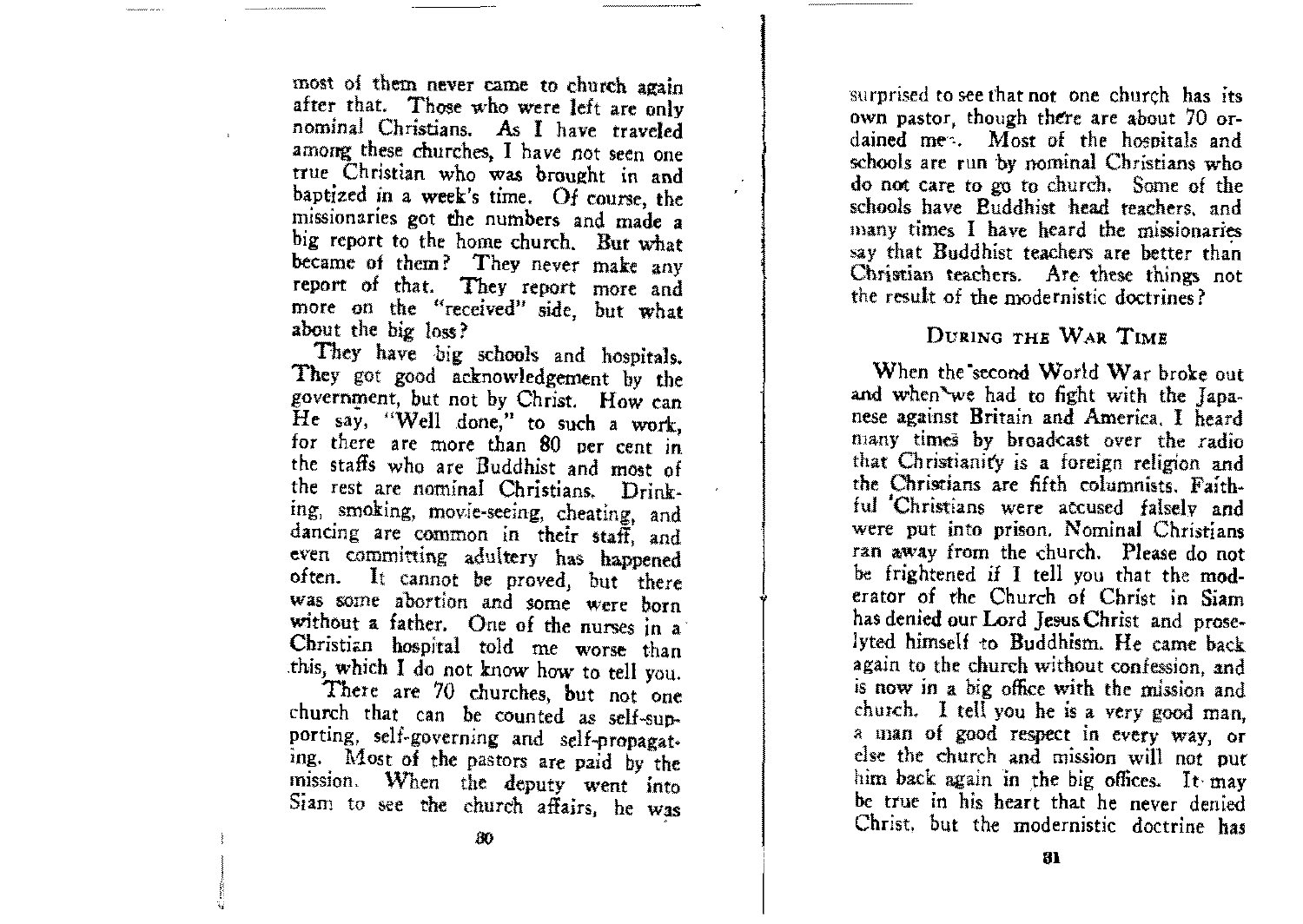made him weak. I have seen him fight and struggle with tears. He did not want to do it, but he has no power to resist. Oh. poor man and poor modernistic doctrine! I was the executive secretary of the Church of Christ at this time. and I was in this office at the birth of this organization. I was there twelve years altogether.

One church in the northern part was persecuted by the officers of the government and more than thirty of them denied Christ and became Buddhists. Many leaders at that time had gone to work with the Catholics. some with the Japanese. and some left the church work and minded their own business. It was the rainy season at the time. It was the Rev. Boon Mee Rungreungwongse who was put into prison for ten days for the cause of the church. He and a young man who now is his son-in-law went with me to this said church and 'brought all of the 30 people back again to the church: I wish that you could have seen the scene at the church on-that Sunday morning. The pastor who had denied Christ ·and the rest and all the members wept. Oh, it was weeping for joy! Why did they not stand firm? They wanted to, but they were weakened by this false doctrine.

In one of their stations in the northern part, many of the Christians became Jehovah's Witnesses. The sad part was that many of these people were the leaders of the church. Four of them were ordained men. One of these people came back, but I heard that he taught that Christ is not divine.

Meanwhile the missionaries were all sent home by the exchanging of prisoners. We who were left and stood firm in the faith called for general councils and a general assembly meeting, We had a *very* good time together  $-$  one faith, one goal, and one spirit in what was decided and that which was done. Why? It was because we all believed in redemption by the blood of our Lord Jesus Christ. But tbis unity has been broken to pieces since the missionaries came back again to Siam.  $\mathbf{W}\mathbf{e}$ wish that they had never come back again and now we have many churches which have become independent and self-supporting, self-governing and self-propagating, \Vi:h rhe full program of the mission not one. <hurch yet has her own pastor and has come up to the standard of self-support and self-propagation.

Can they do .it? Why not? They can! They are farther ahead in numbers, finances, and property than my church, but they are far behind in faith and in spirit. We are not better than they, but we have **the living faith and the living Person.** Our church alone has reached the masses and sold portions of Scripture and tracts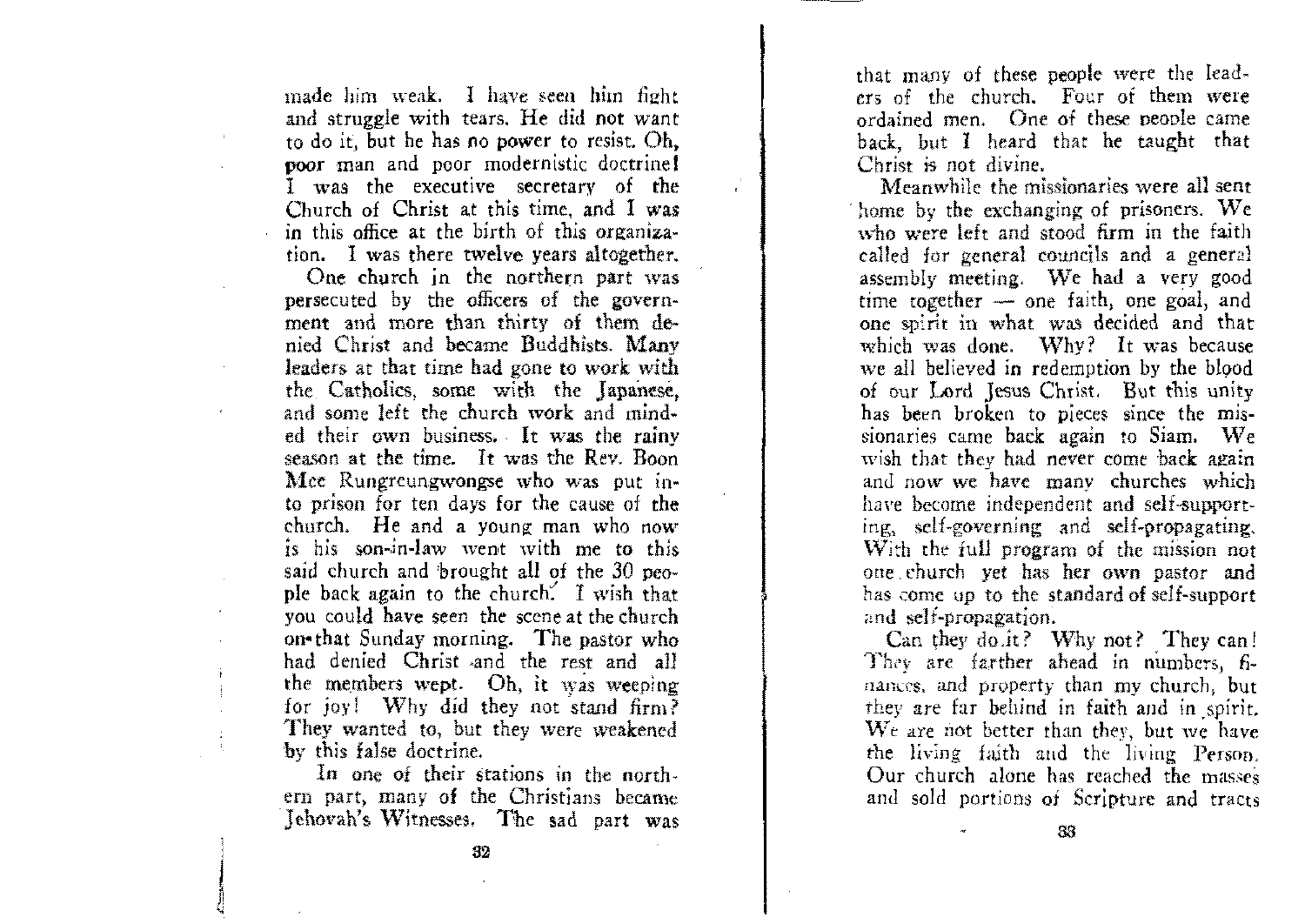more than these 70 churches combined. We have good tracts to reach Buddhist people - more than all the mission has produced. Strange that they use our tracts, and these people are fundamental who still compromise with modernism. They can never grow by compromising. Sometimes we pray for war. Why? *Be***cause we hate modernist doctrine. This**  is OUr land and this is OUT country and *we*  do not want the modernistic doctrine to be sown here, especially in the Church of Christ in Thailand. They are not Ameri-Can churches, they are Siamese churches; but Our Siamese churches cannot become Siamese until the American people let them alone. I love the American people as a whole. It does not matter who they are, but I would love to see all the Ameri**can missionaries let our churches alone.**  They are Siamese churches; they are my church. Now by the Holy Spirit they do not belong to the American Presbyterian Mission. They belong to us Siamese Christians; they belong to the real body of OUr Lord Jesus Christ.

 $\ddot{\bullet}$ 

Please do not say that, if the missionaries leave us, the churches will faIl. There is no truth to it. We were grow**ing in the war time, both in quantity and**  quality. My poor Independent Church and the poor Cheiogmai Free Church have proved that we can be alone and grow, and grow fast. too.

One modernist missionary said to me that if I agree with the policies of the mission they will back me up 100 per cent. I am sorry that I smiled and kept quiet and said nothing. But I said in my heart, Why don't you support your 70 churches who agreed with your policies to become self-supporting and to become indigenous churches. As long as the American Presbyterian Mission tries to support and help to take care of them, they wlll never become indigenous churches.

I want the Board of Foreign Missions and the members. of all the Presbyterian churches to call their modernist missionaries back and send the fundamental missionaries to the pioneering work where there is no Christian and where there is no church. If you do not do as I tell you, your people there will have to fight with<br>us, and we will fight our heads off to us and the members of all the Presbyterian<br>and the members of all the Presbyterian<br>churches to call their modernist mission-<br>aries back and send the fundamental mis-<br>sionaries to the pioneering work where<br>there is no Chris They are not yours  $-$  they are ours. The Lord has sent your people here to preach the Gospel. After we have received the Gospel. your duty is to go to other places which are untouched by the Gospel.

My breaking away is not the same as the others. I broke off in order to pull out all the churches from their bondage of the false doctrine. I have seen many good signs that the Lord is with me. The